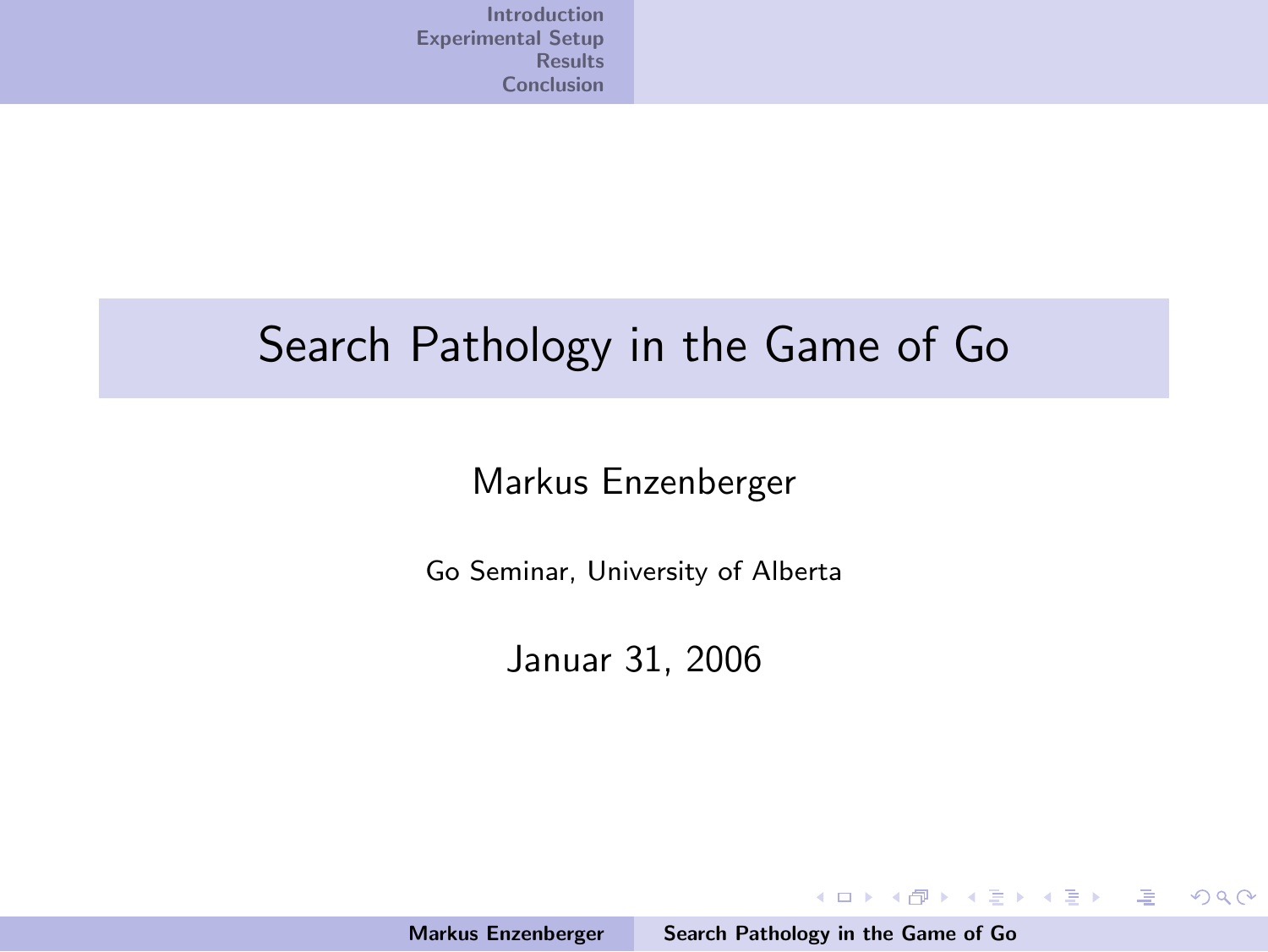## **Contents**

### [Introduction](#page-2-0)

[Search Pathology](#page-2-0) [Computer Go](#page-5-0) [NeuroGo](#page-6-0)

### [Experimental Setup](#page-7-0)

[Goal](#page-7-0) [Game Playing](#page-8-0) [Opponent Programs](#page-9-0)

### [Results](#page-10-0)

[Statistical Properties](#page-10-0) [Performance](#page-18-0)

### [Conclusion](#page-20-0)

イロメ イ部メ イヨメ イヨメー

哇

 $2Q$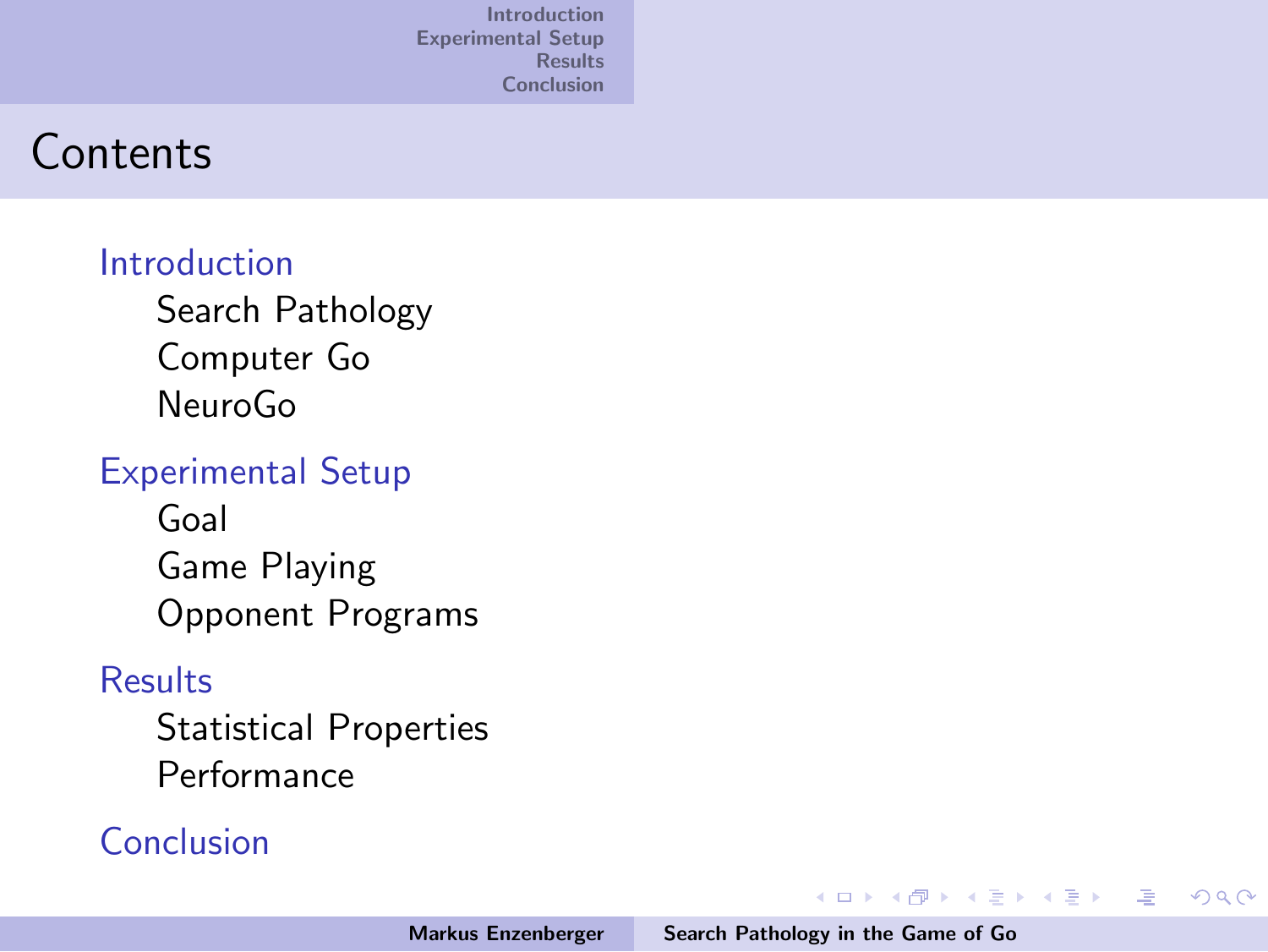[Search Pathology](#page-2-0) [Computer Go](#page-5-0) [NeuroGo](#page-6-0)

# Search Pathology

- $\triangleright$  Minimax search in game trees can degrade quality of the backed-up heuristic evaluation (Nau, 1979; Beal, 1980)
- $\triangleright$  Usually not observed in real game-playing programs
- $\blacktriangleright$  Absence was explained by
	- $\triangleright$  Similarity of values in sibling nodes (Beal, 1982; Bratko, 1982)
	- Early terminal positions (Pearl, 1984)
	- $\triangleright$  Optimistic evaluation function (Schrüfer, 1986)

<span id="page-2-0"></span>イロン イ母ン イミン イモンニ 正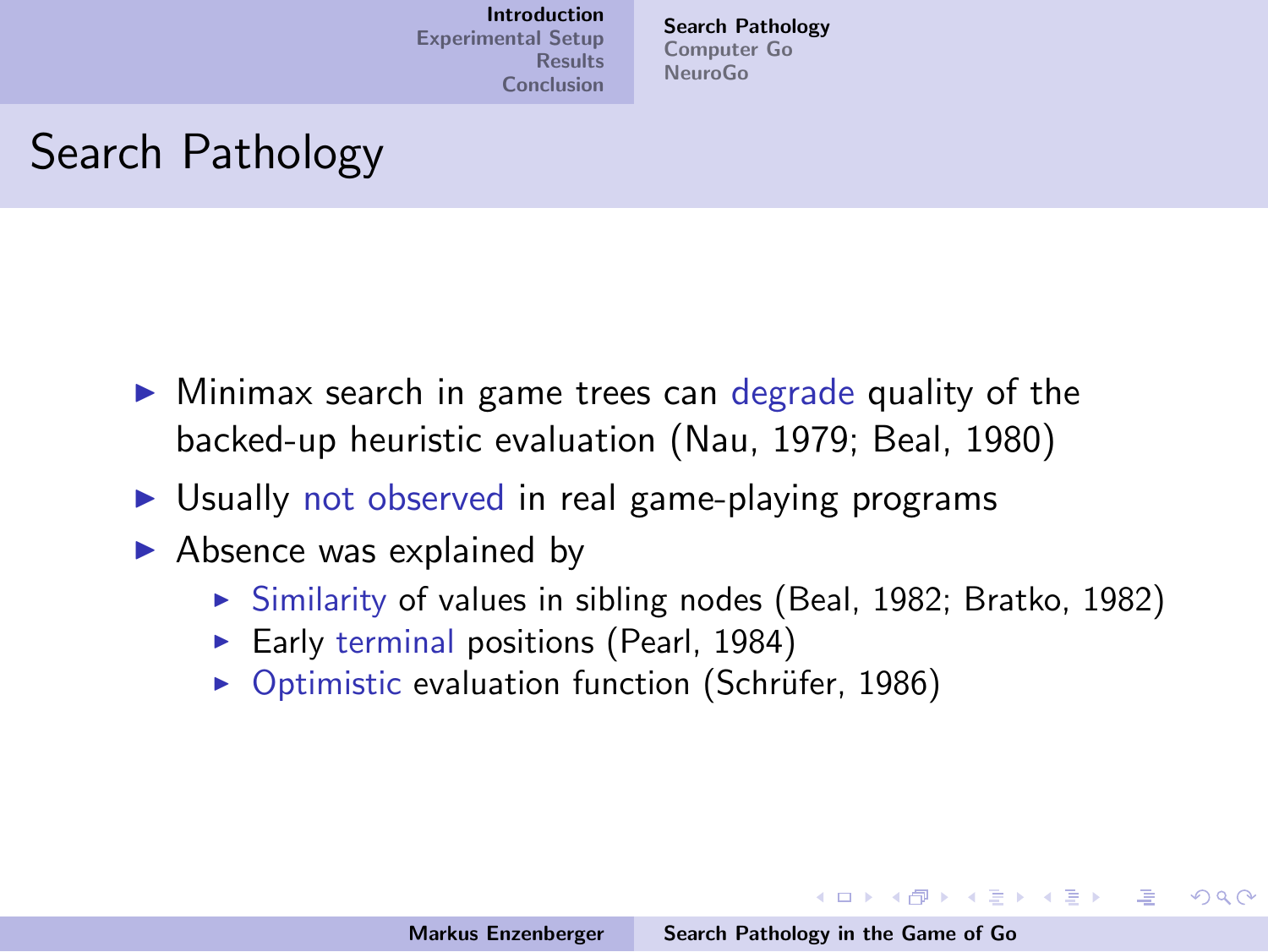

Recent paper (Luštrek, Bratko, Gams, 2005):



Disappears in model with real-valued evaluation function

 $\triangleright$  Win/loss error shows an odd-even effect

An odd-even pathology was also observed by (Nau, 1986) using minimax for a certain class of games

 $(1, 1)$   $(1, 1)$   $(1, 1)$ 

 $\alpha \equiv \alpha$ 

œ.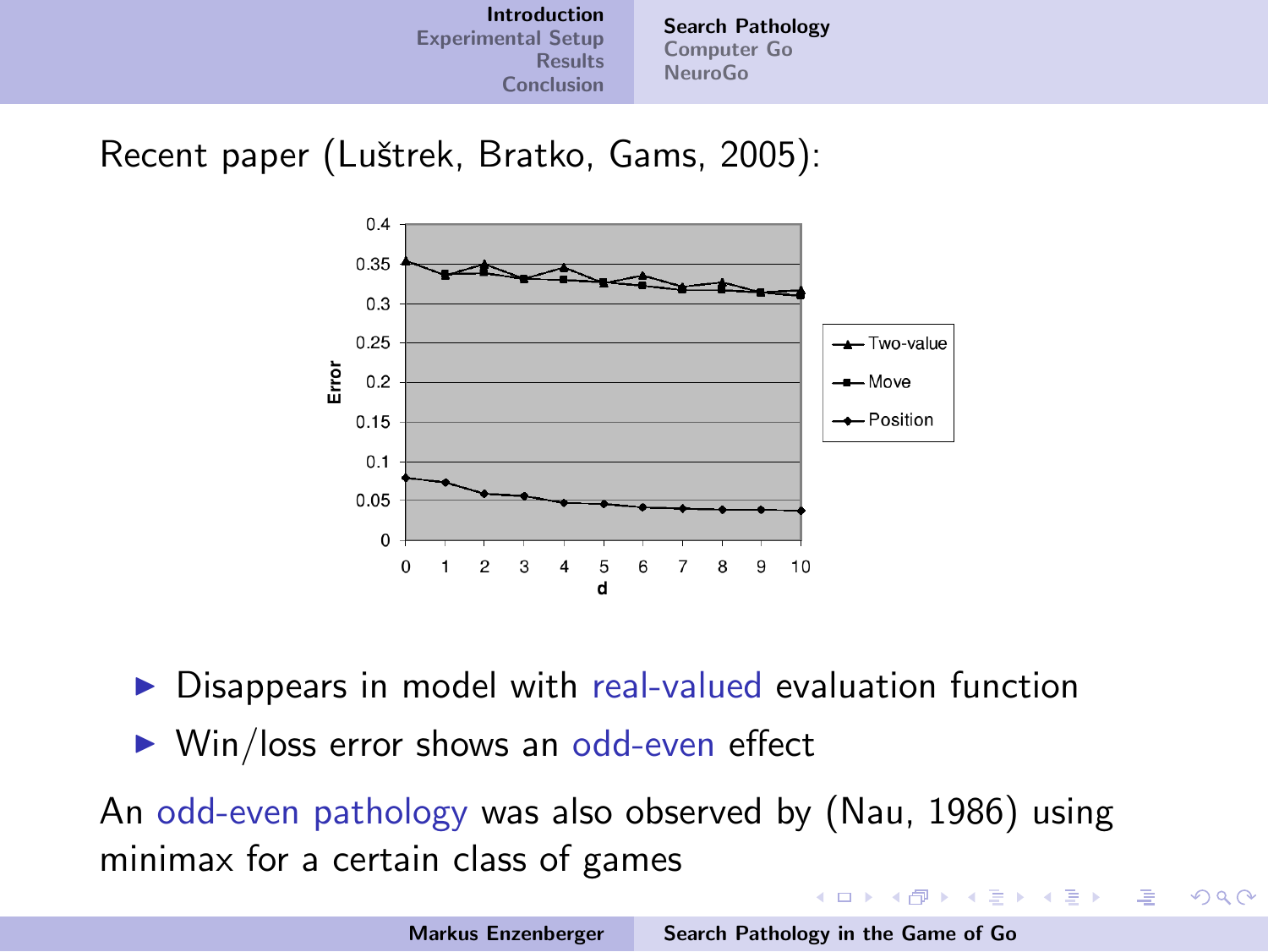| <b>Introduction</b><br><b>Experimental Setup</b><br><b>Results</b><br><b>Conclusion</b> | <b>Search Pathology</b><br>Computer Go<br><b>NeuroGo</b> |
|-----------------------------------------------------------------------------------------|----------------------------------------------------------|
|-----------------------------------------------------------------------------------------|----------------------------------------------------------|

- $\triangleright$  Studies use generated noisy evaluation function applied to small artificial game trees.
- It can be expected that some games are more susceptible to pathology than others
- $\triangleright$  Experimental data by real game-playing programs rare

K ロ ▶ K @ ▶ K 글 ▶ K 글 ▶ → 글 → K) Q Q →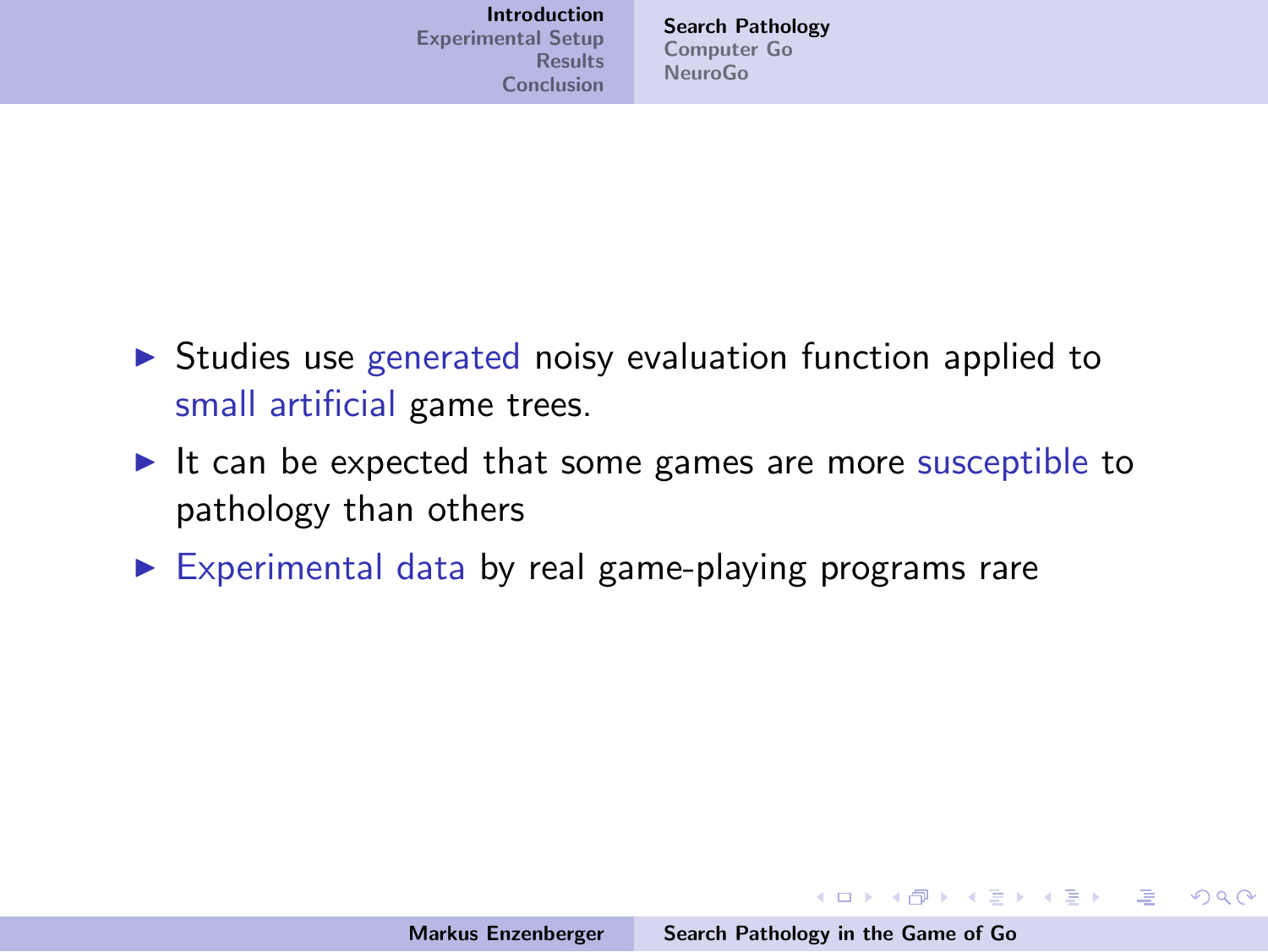[Search Pathology](#page-2-0) [Computer Go](#page-5-0) [NeuroGo](#page-6-0)

# Computer Go

- $\triangleright$  Misjudging status of a group introduces error, which can both over- and underestimate real value by a large amount
- ▶ Many Go programs do not use global search at all
- $\triangleright$  Go game trees have a nearly uniform branching factor

<span id="page-5-0"></span>K ロ ▶ K @ ▶ K 글 ▶ K 글 ▶ │ 글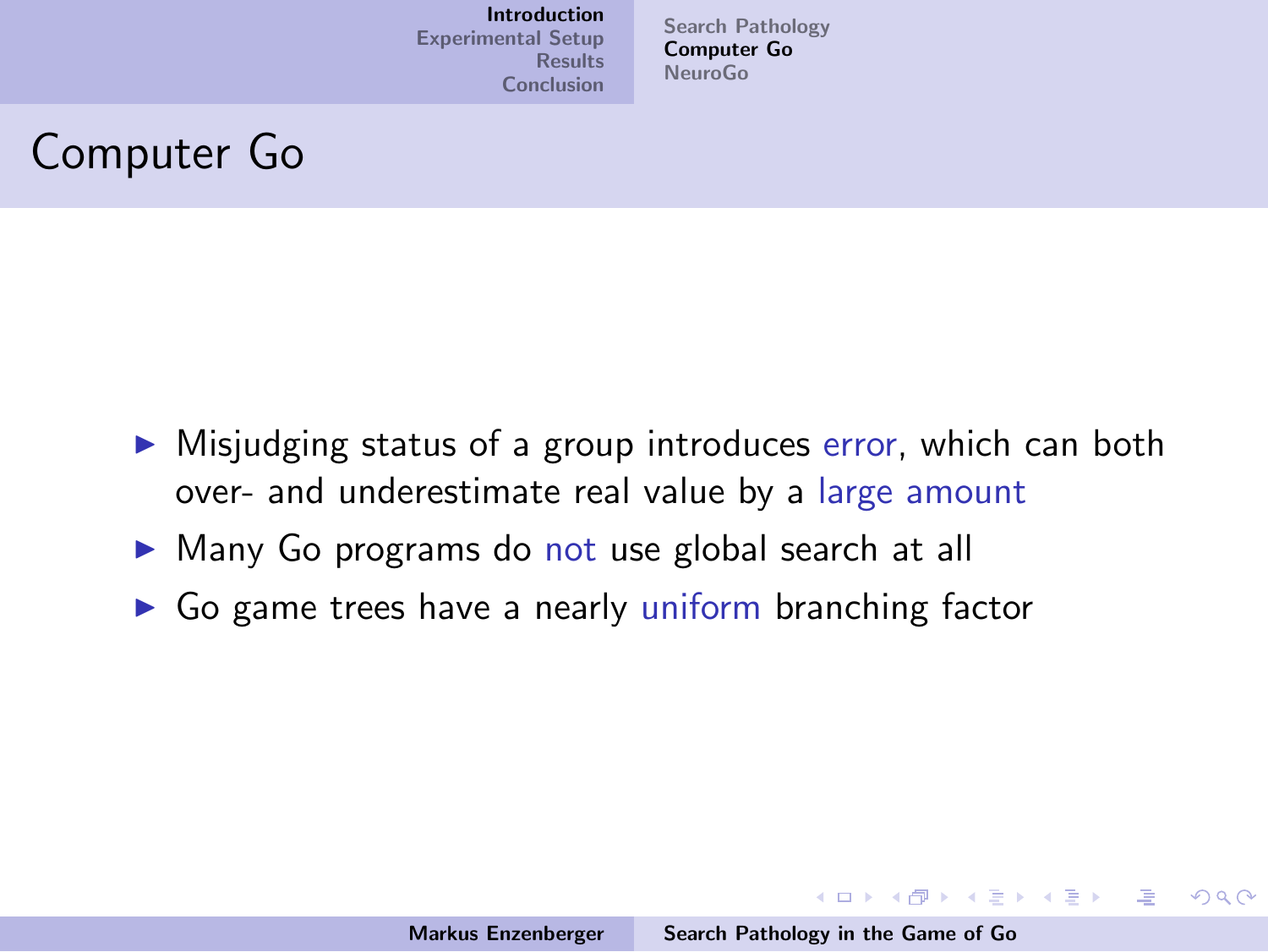[Search Pathology](#page-2-0) [Computer Go](#page-5-0) [NeuroGo](#page-6-0)

# NeuroGo

- $\blacktriangleright$  Neural network based
- $\blacktriangleright$  Learns by self-play
- $\triangleright$  Uses TD-learning for prediction of local connectivity and local reward
- $\triangleright$  Tournament version uses an extended set of input features
- $\triangleright$  Nega-max implementation of alpha-beta search Standard move ordering techniques; iterative deepening
- $\triangleright$  All legal moves are generated, apart from safe territory (threshold)

<span id="page-6-0"></span>イロン イ団ン イミン イモンド 走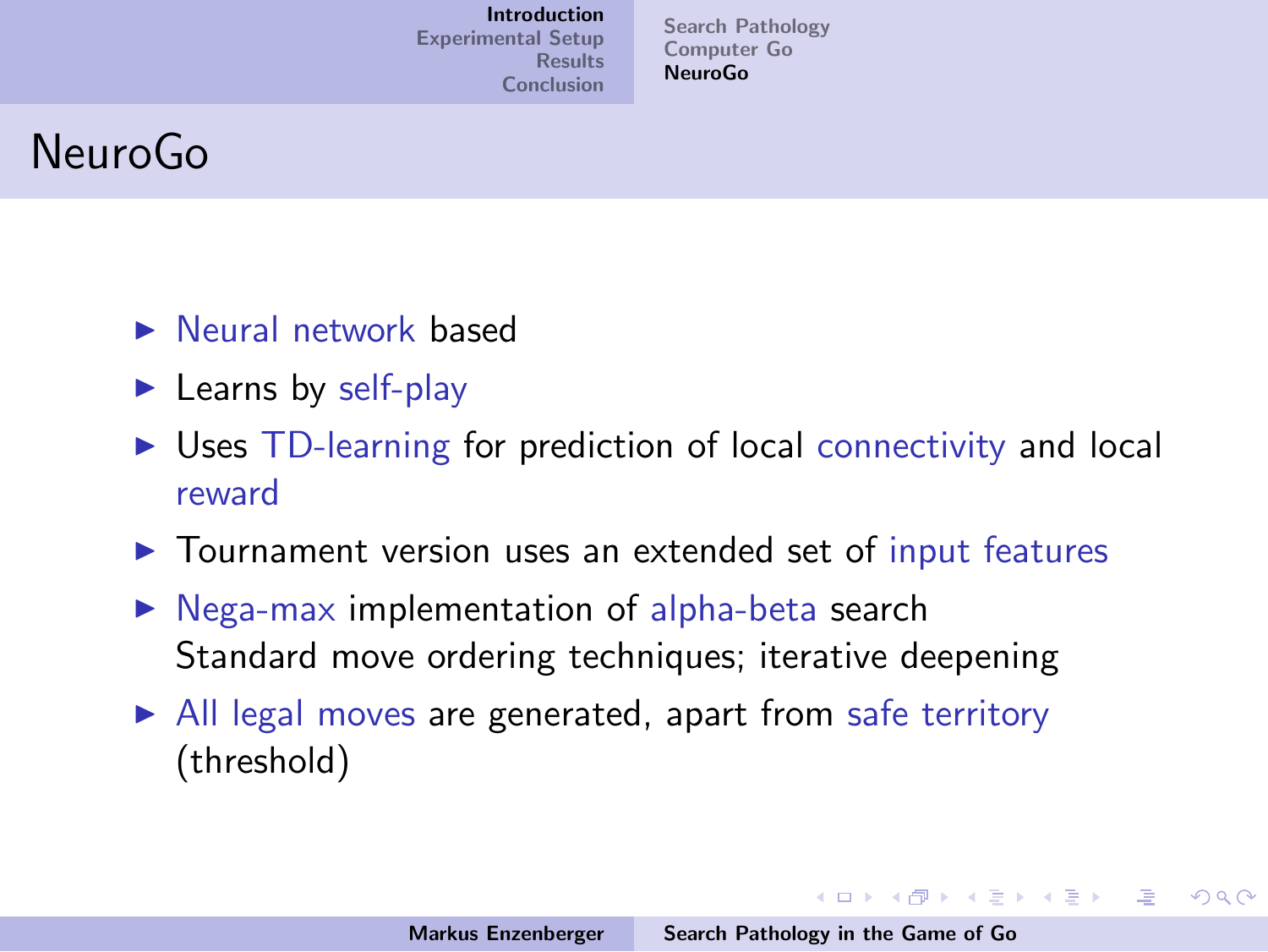[Goal](#page-7-0) [Game Playing](#page-8-0) [Opponent Programs](#page-9-0)

## Goal

- $\triangleright$  Examine statistical properties of NeuroGo's evaluation function
- $\triangleright$  Study performance depending on search depth

Error of evaluation function is unknown, but higher error will cause fewer wins

<span id="page-7-0"></span>K ロ ▶ K @ ▶ K ミ ▶ K ミ ▶ │ ミ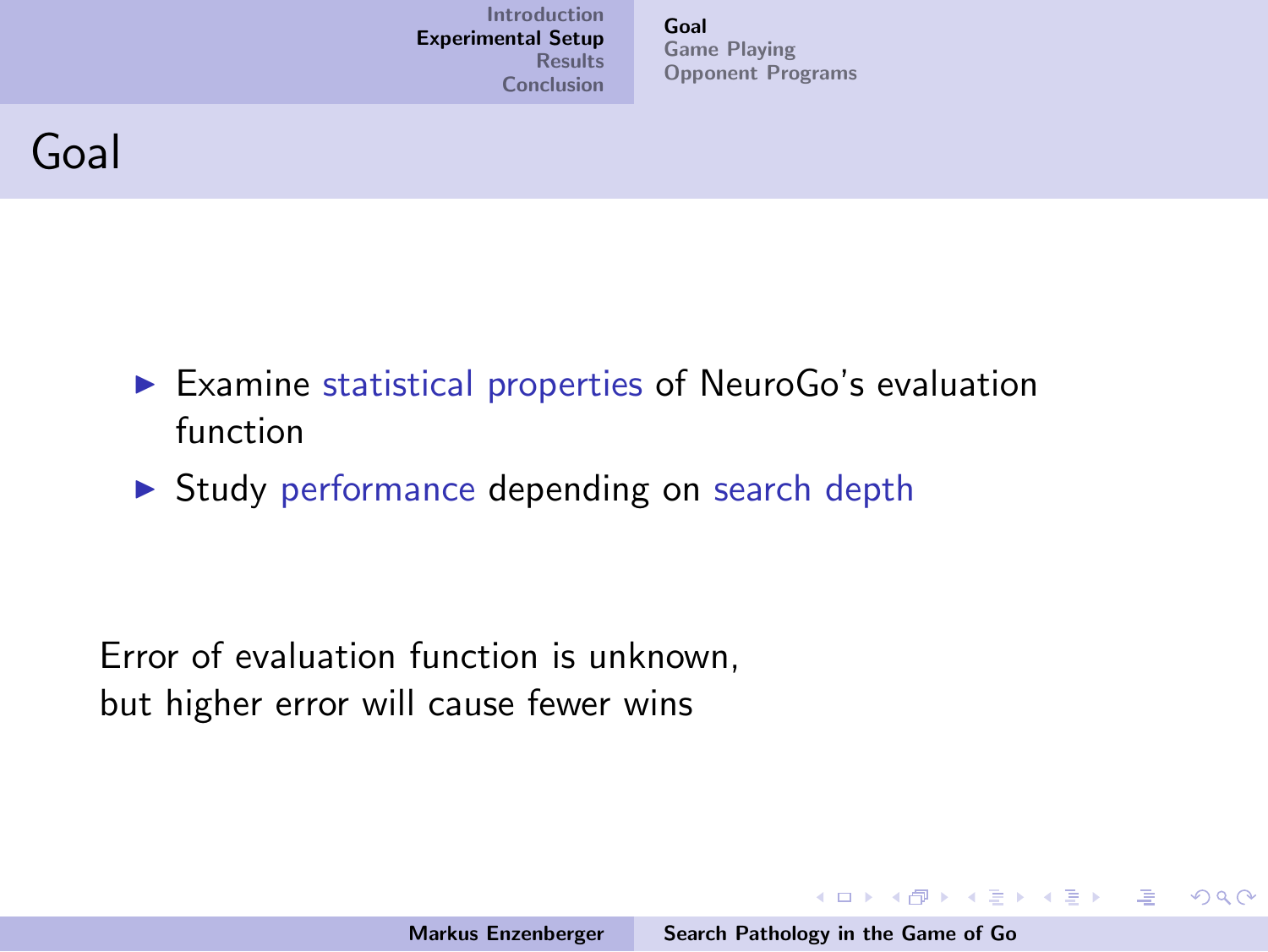[Goal](#page-7-0) [Game Playing](#page-8-0) [Opponent Programs](#page-9-0)

# Game Playing

- ▶ Opponent programs supporting Go Text Protocol
- $\blacktriangleright$  9×9 board
- $\triangleright$  Komi 6.5
- $\triangleright$  21 balanced four-move opening positions
- $\triangleright$  200 games against each opponent / for each depth 1–4
- $\blacktriangleright$  Alternate color every 2nd game
- $\blacktriangleright$  Exclude duplicates
- $\triangleright$  Use GNU Go for scoring
- $\triangleright$  Athlon XP 2800+/512 MB ( $\approx$ 300 evaluations/sec)

<span id="page-8-0"></span>イロン イ母ン イミン イモンニ 正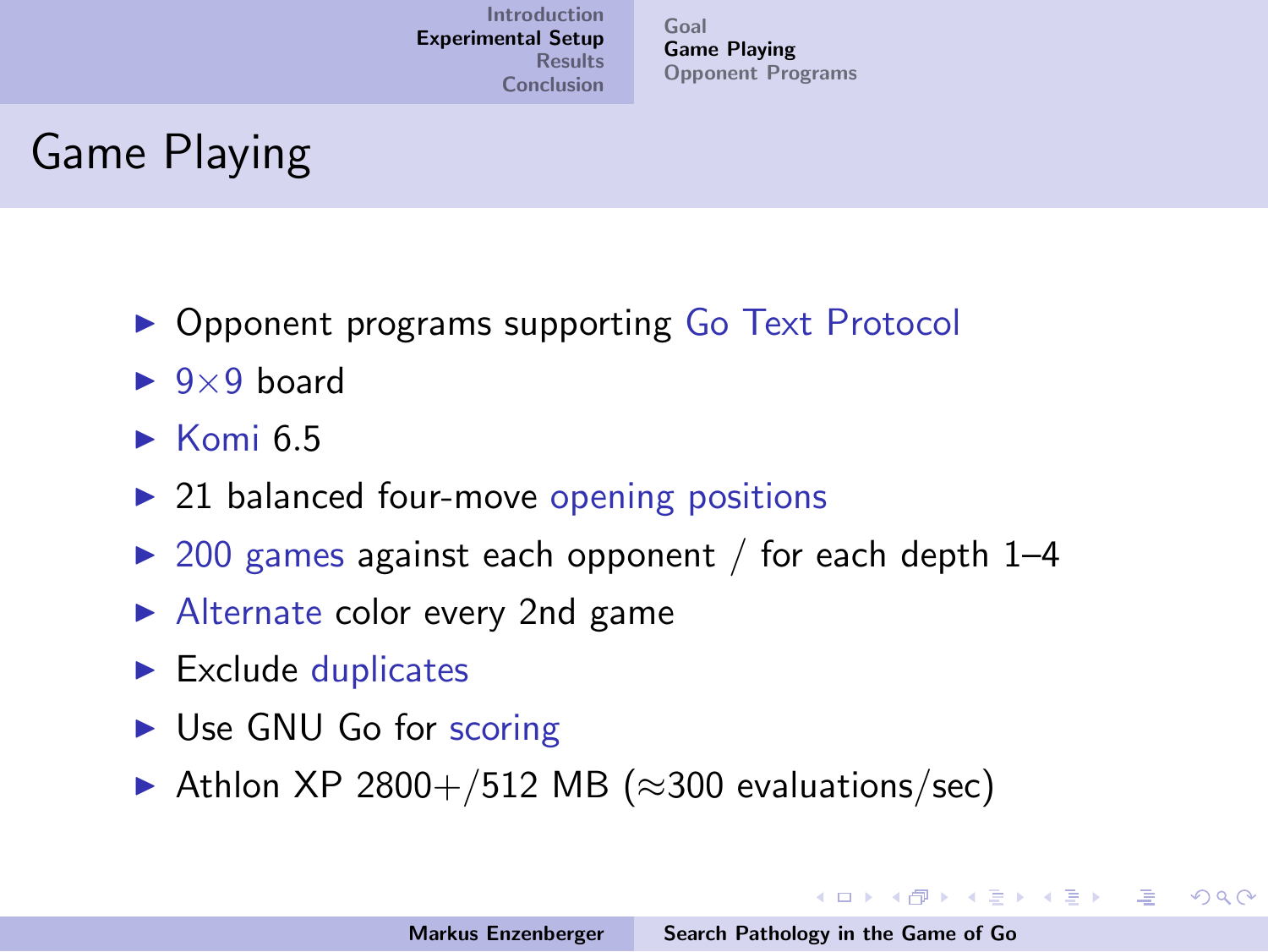[Goal](#page-7-0) [Game Playing](#page-8-0) [Opponent Programs](#page-9-0)

# Opponent Programs

- $\blacktriangleright$  Aya 5.53, uses selective global search on 9×9
- ▶ Crazy Stone 0001-19, Monte Carlo
- Explorer,  $6.6 \times /$ Nov 3 2005, no global search
- $\triangleright$  GNU Go 3.6, no global search
- $\triangleright$  NeuroGo (depth 1)

<span id="page-9-0"></span>イロン イ団ン イミン イモンド 走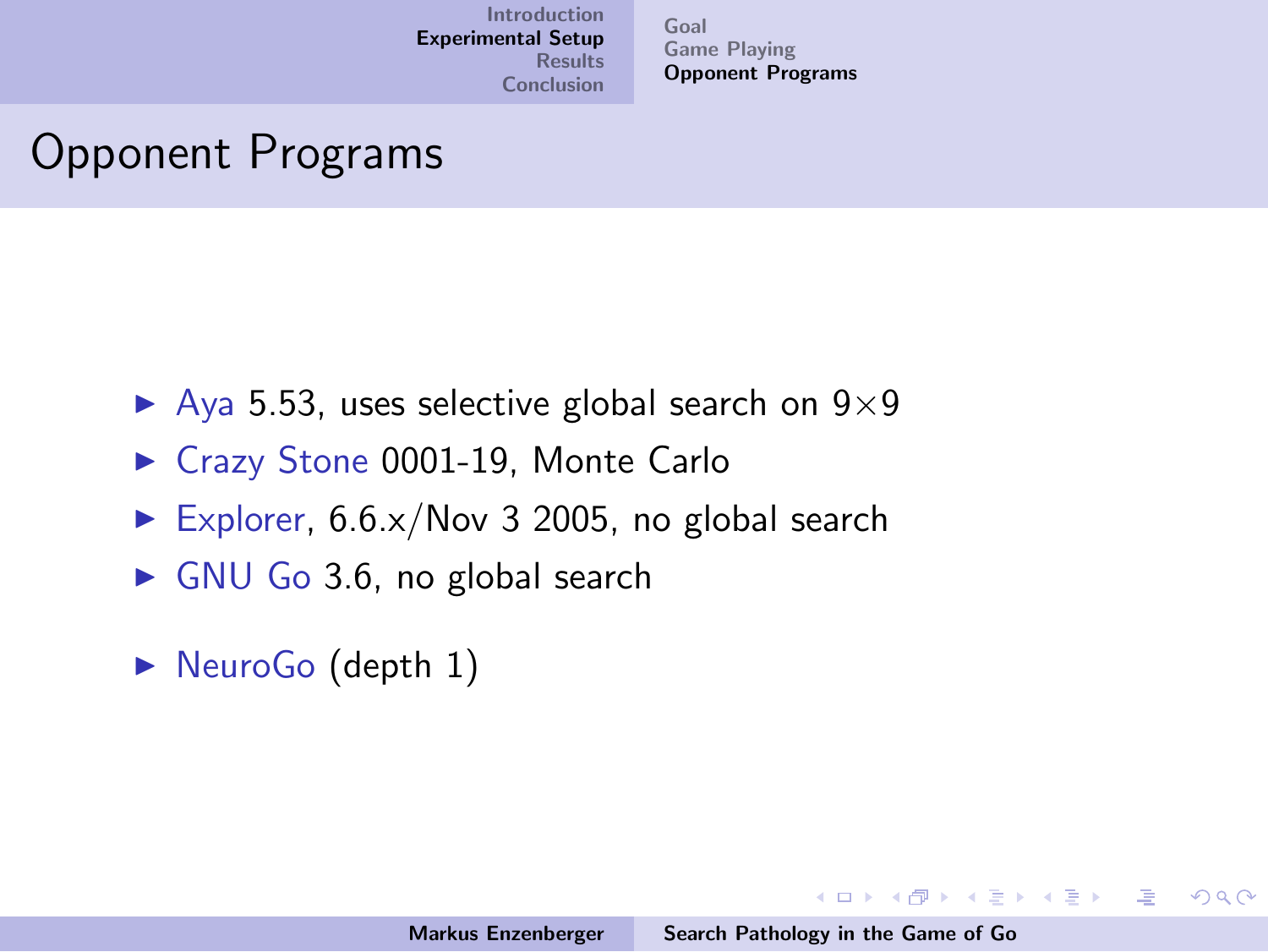[Statistical Properties](#page-10-0) [Performance](#page-18-0)

# Statistical Properties

- $\blacktriangleright$  All positions in games
- $\triangleright$  Black counts positive
- $\triangleright$  Black odd / White even move numbers
- $\triangleright$  NeuroGo automatically adds komi

イロメ イ団メ イモメ イモメー 毛

<span id="page-10-0"></span> $2Q$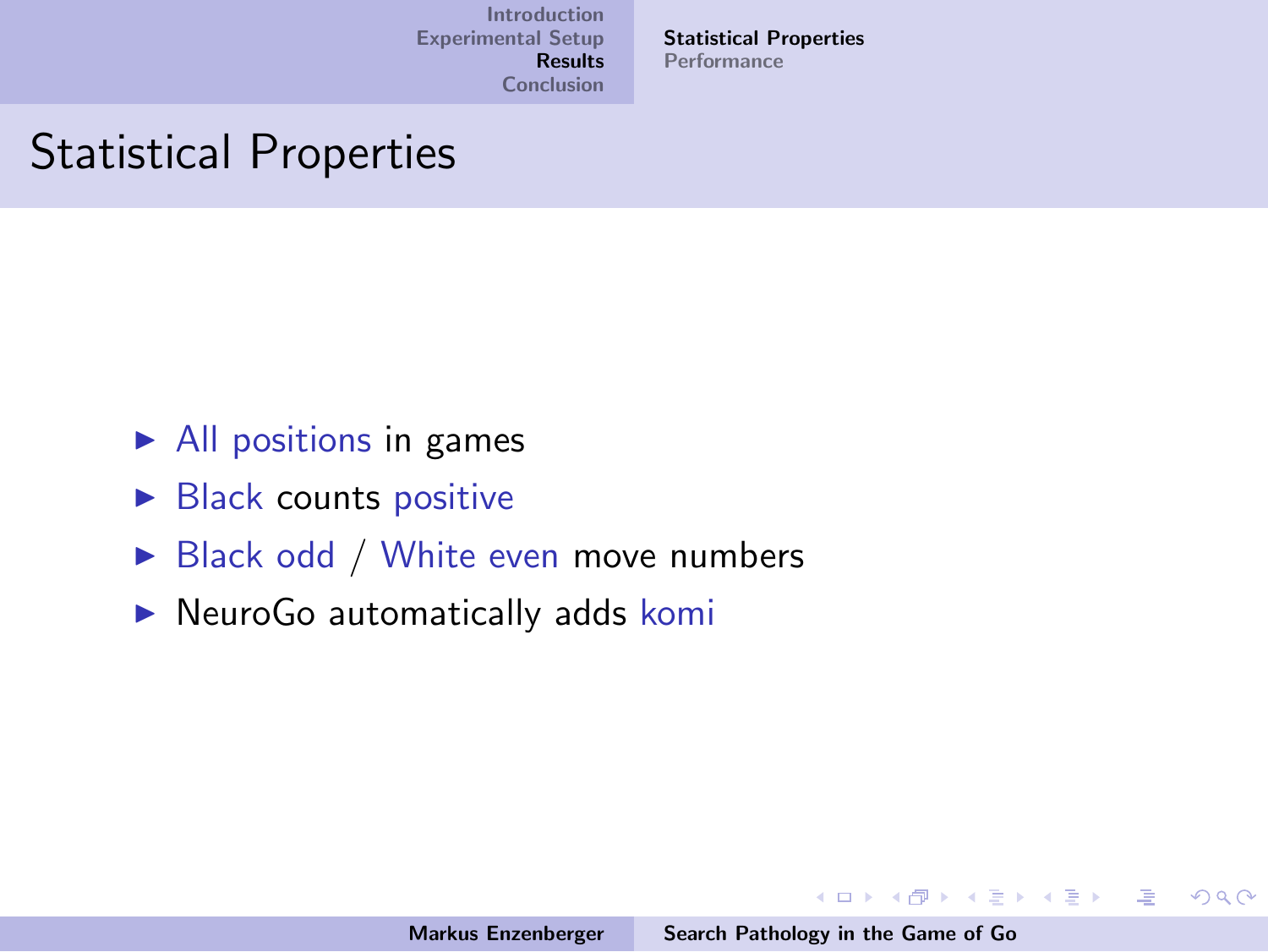[Statistical Properties](#page-10-0) [Performance](#page-18-0)

### Example Game (NeuroGo vs Aya)



- $\blacktriangleright$  Stable periods
- $\blacktriangleright$  Slow changes
- $\blacktriangleright$  Rapid changes
- $\triangleright$  Oscillations

メロメ メ都 メメ きょくきょ

重

 $QQ$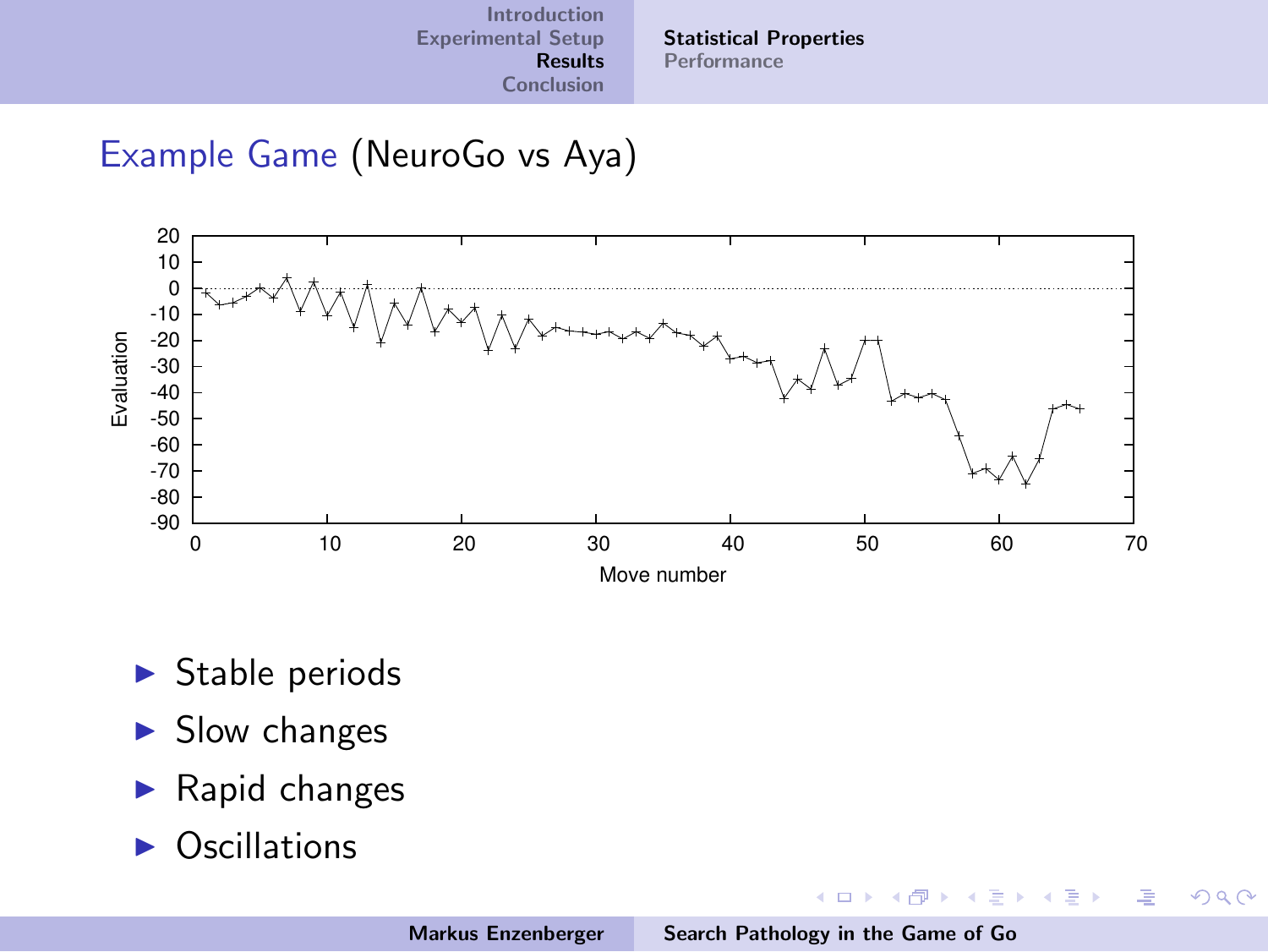[Introduction](#page-2-0) [Experimental Setup](#page-7-0) [Results](#page-10-0)

[Statistical Properties](#page-10-0) [Performance](#page-18-0)

[Conclusion](#page-20-0)

### Difference to final score



Markus Enzenberger [Search Pathology in the Game of Go](#page-0-0)

 $2Q$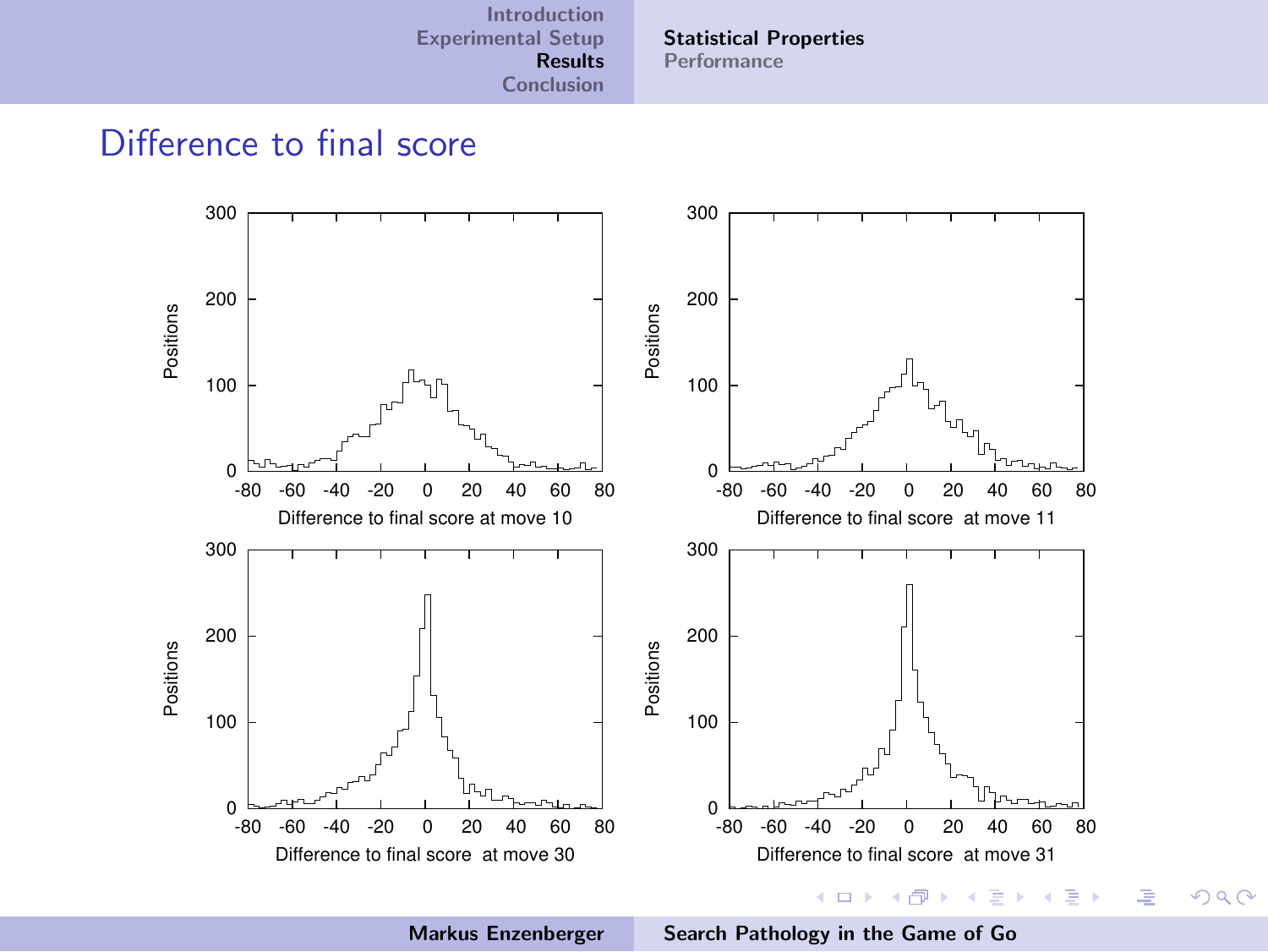[Statistical Properties](#page-10-0) [Performance](#page-18-0)

Difference to final score

- $\blacktriangleright$  Approximation of the error in evaluation
- $\triangleright$  Gaussian only early in game
- $\triangleright$  Peak around zero increases with move number
- $\blacktriangleright$  Large tails
- $\triangleright$  Similar, but slight asymmetry for Black/White to move

K ロ ▶ K @ ▶ K 글 ▶ K 글 ▶ → 글 → K) Q Q →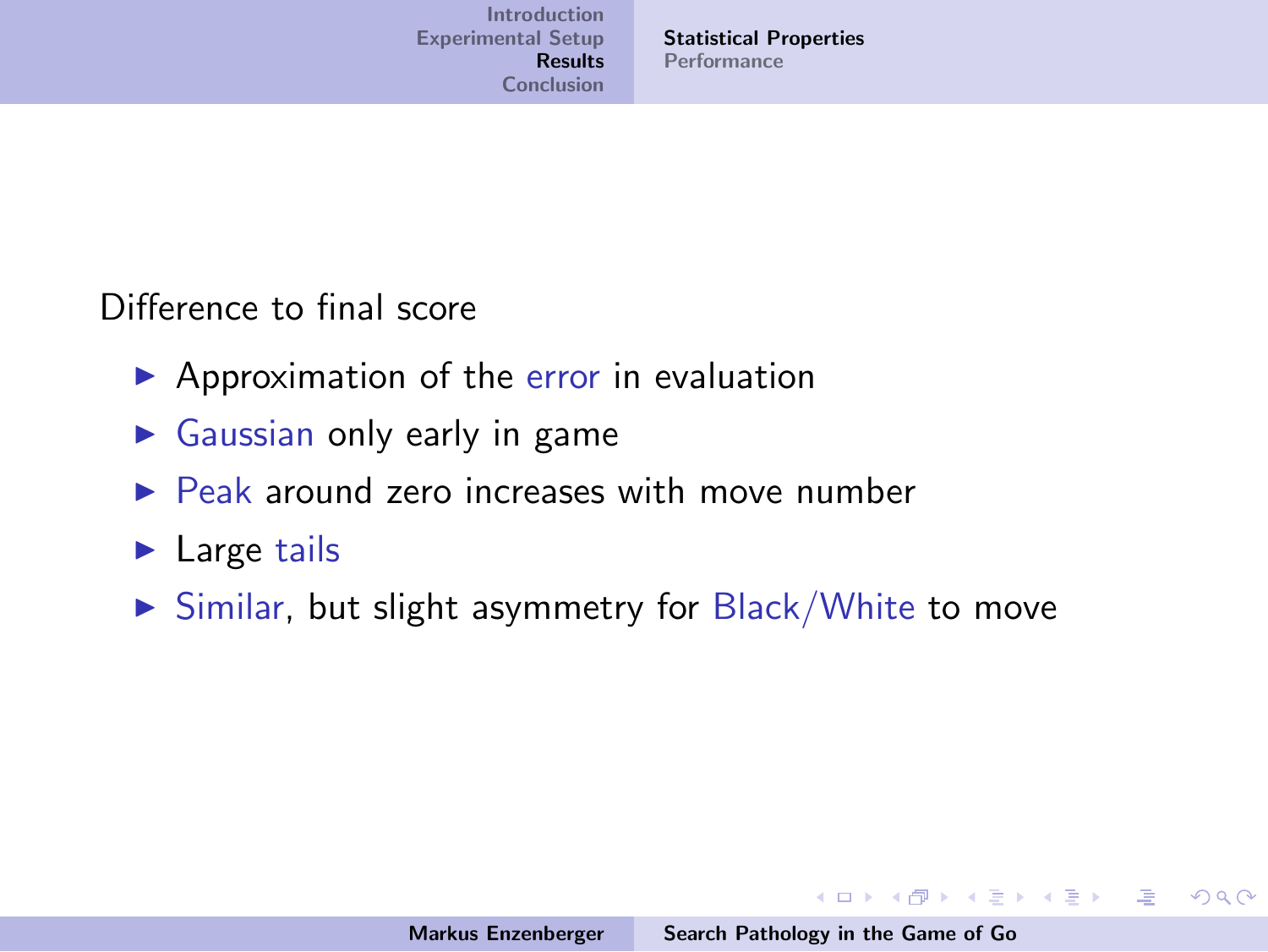[Statistical Properties](#page-10-0) [Performance](#page-18-0)

#### Mean absolute difference to final score



- $\triangleright$  Decreases nearly linearly
- $\blacktriangleright$  Apart from very early positions, no dependency on color to move

 $4.171 +$ 

A. 重 ×  $\equiv$ 

**In** 

哇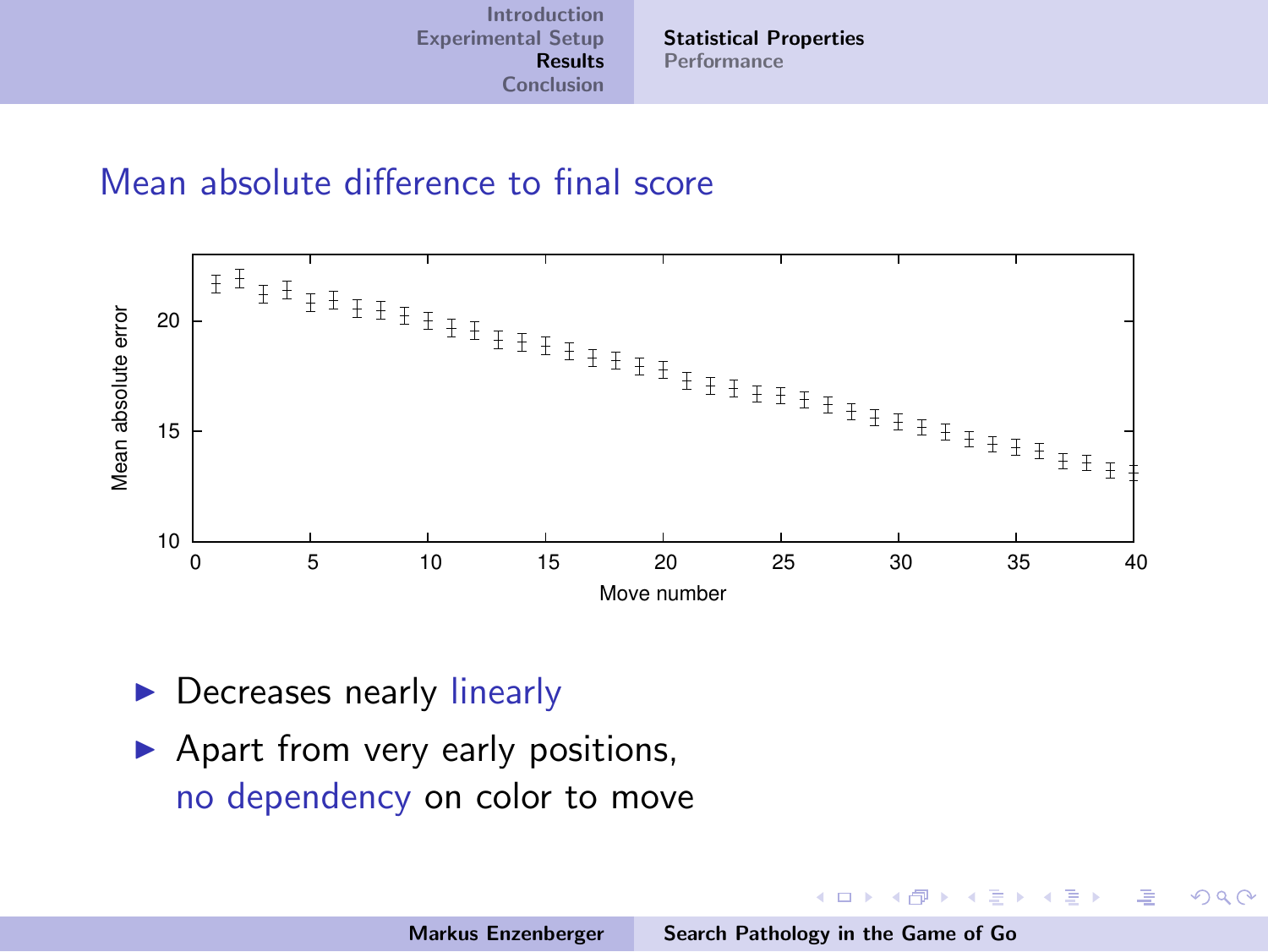[Statistical Properties](#page-10-0) [Performance](#page-18-0)

### Mean absolute evaluation (with deviation)



- $\triangleright$  Increases nearly linearly after move 5
- $\blacktriangleright$  Smaller slope after move 20
- $\triangleright$  Variance increasing with move number

a mills.

 $\mathcal{A}$  and  $\mathcal{A}$  in  $\mathcal{A}$  . If  $\mathcal{A}$ 

 $\lambda$  =  $\lambda$ 

哇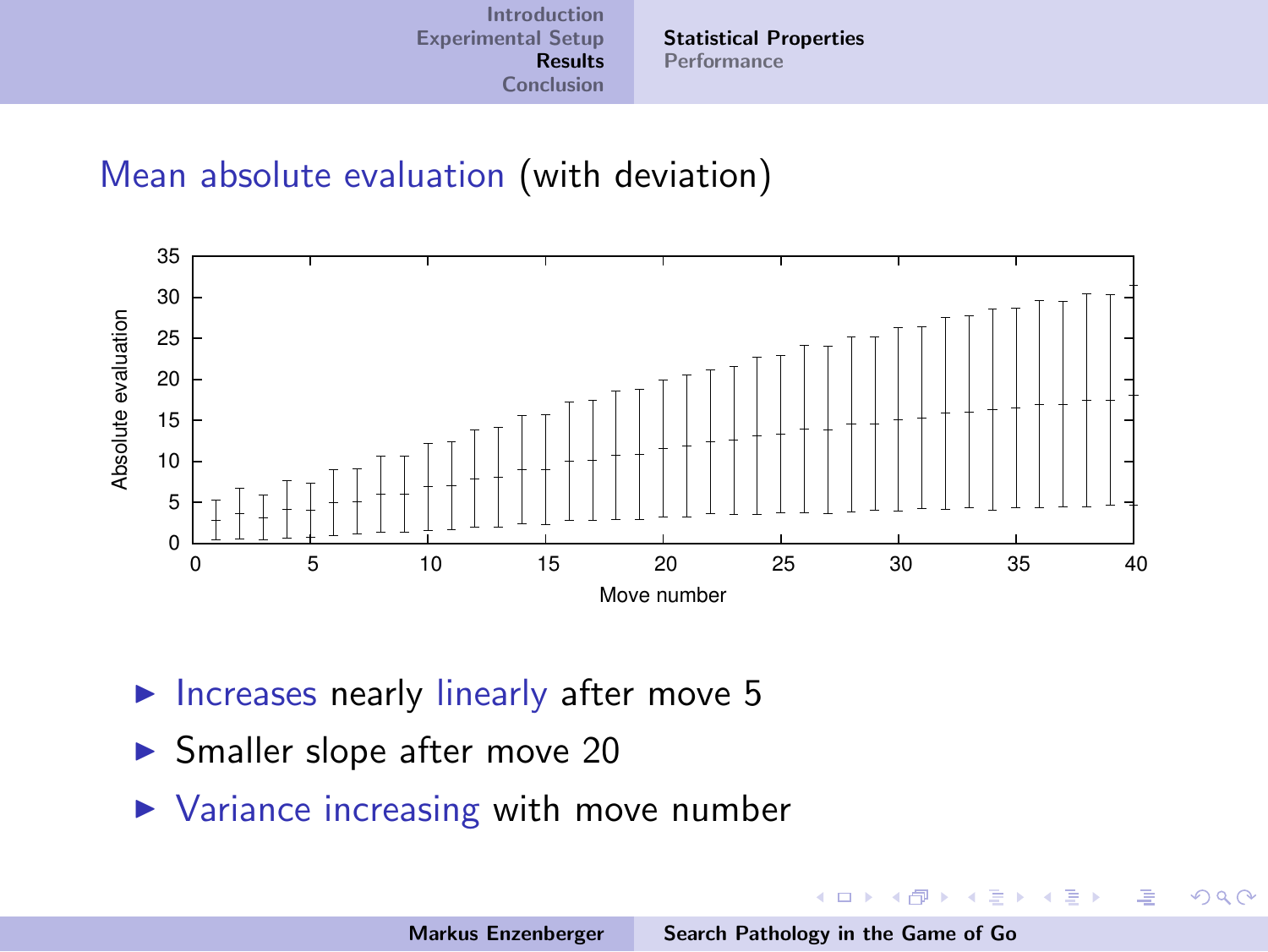[Statistical Properties](#page-10-0) [Performance](#page-18-0)

#### Average evaluation for player to move



- $\triangleright$  On average optimistic for player to move (especially in middle game)
- $\blacktriangleright$  Favours positions with White to move (komi over-compensates)

K ロ ⊁ K 倒 ≯ K ミ ⊁ K ミ ⊁

<span id="page-16-0"></span>へのへ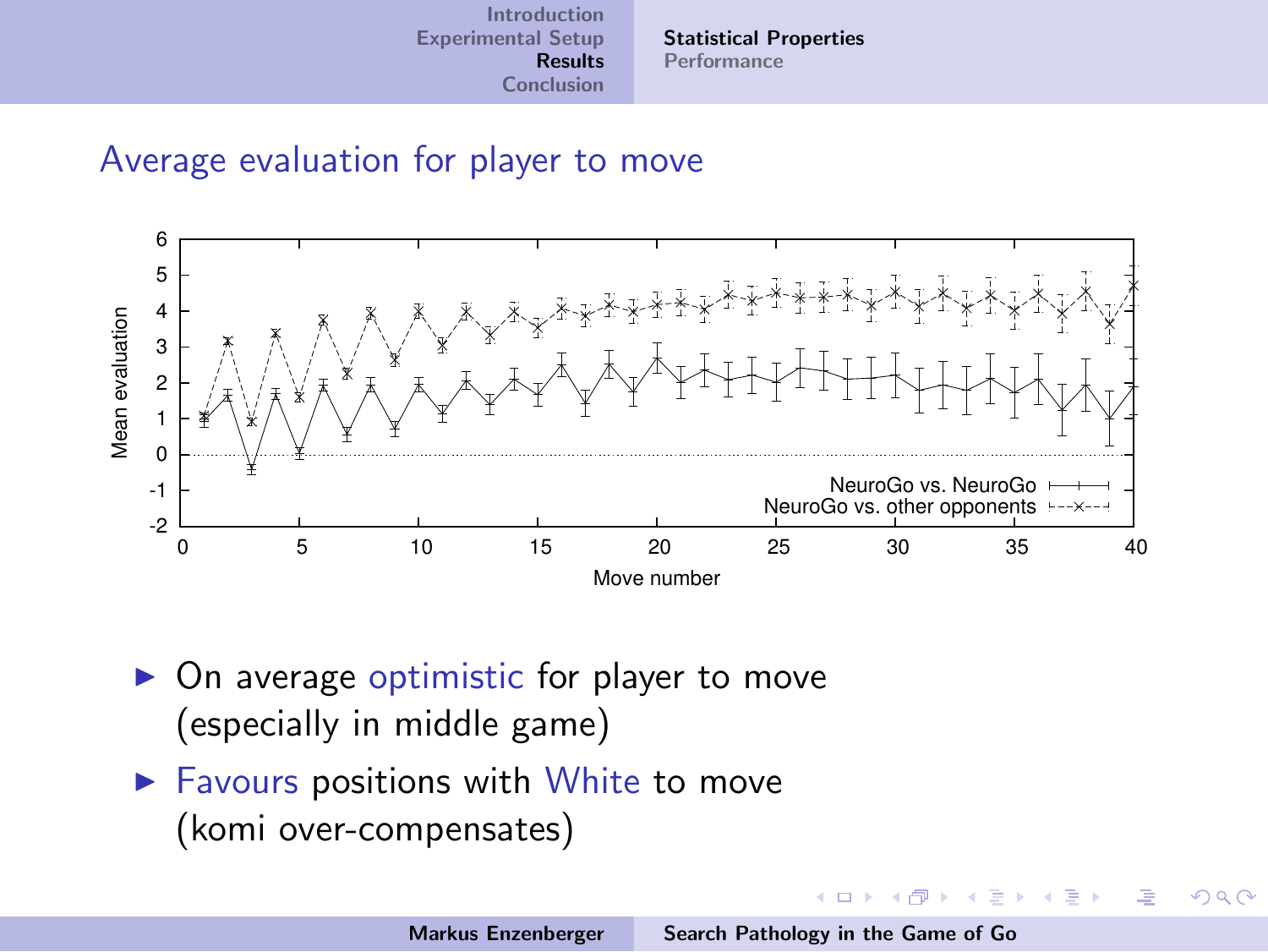[Statistical Properties](#page-10-0) [Performance](#page-18-0)

#### Difference between subsequent moves



- $\blacktriangleright$  Large number of positions with stable evaluation
- $\blacktriangleright$  If unstable, greatly favours player to m[ove](#page-16-0) **K ロ メ イ団 メ ス ミ メ ス ミ メ**

重

 $2Q$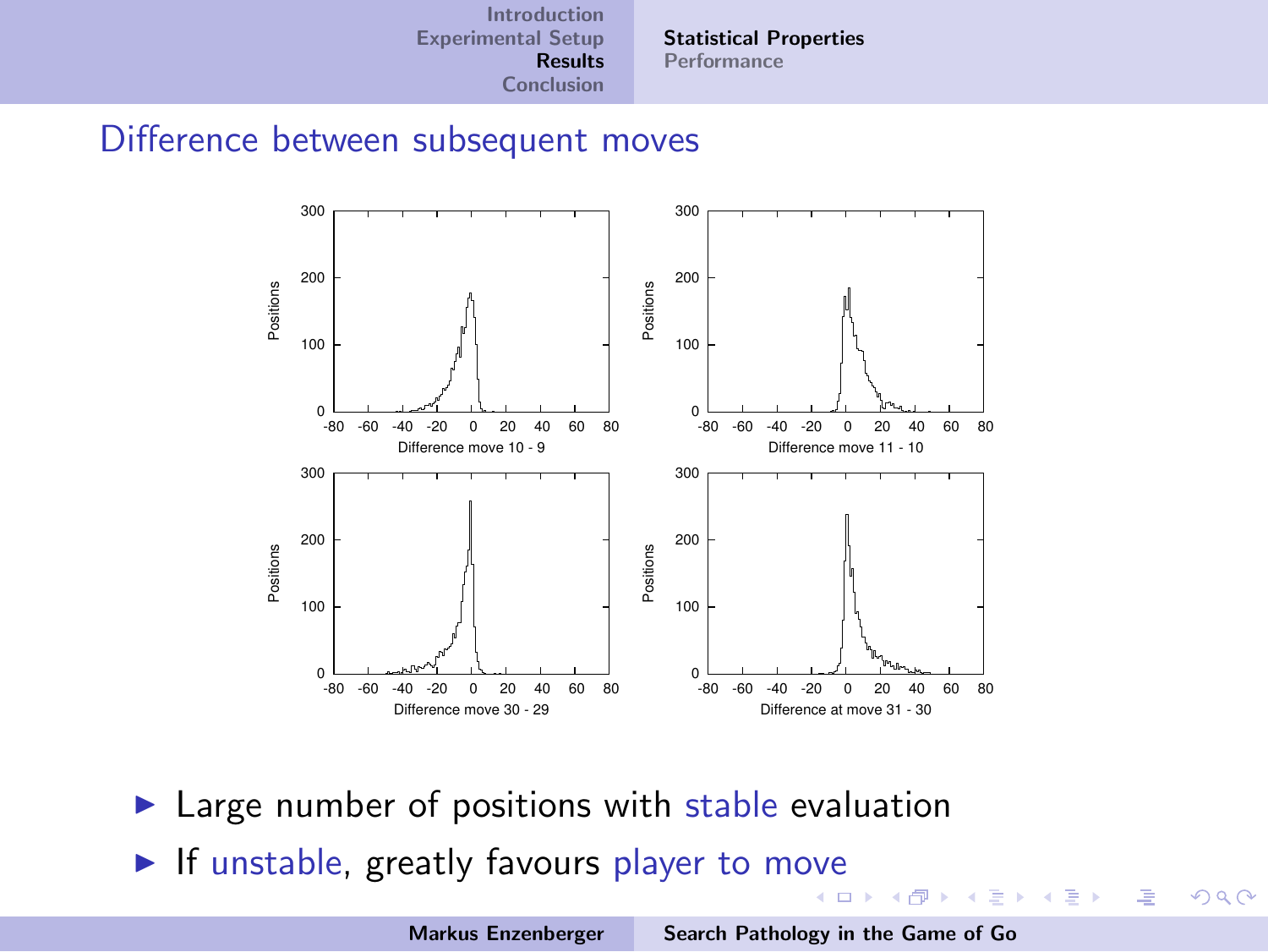[Statistical Properties](#page-10-0) **[Performance](#page-18-0)** 

## Performance

#### Average score



<span id="page-18-0"></span>

Markus Enzenberger [Search Pathology in the Game of Go](#page-0-0)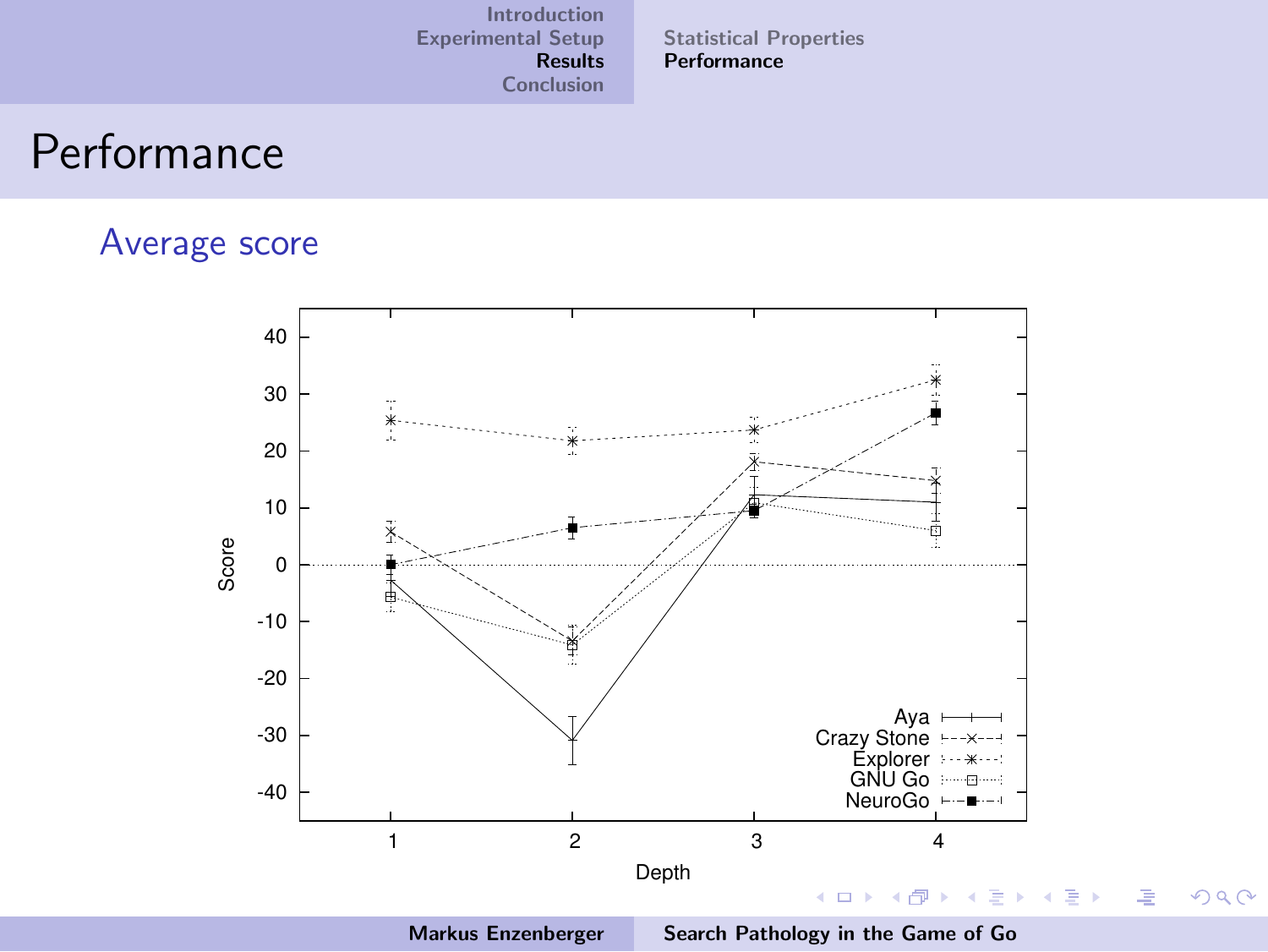- ▶ Results vs Aya, Crazy Stone, GNU Go show a pathology
- $\triangleright$  Depth 2 worse than 1; 4 worse than 3
- $\triangleright$  Not visible in games against Explorer
- $\triangleright$  Absent in games against itself

イロン イ団ン イミン イモンド 走